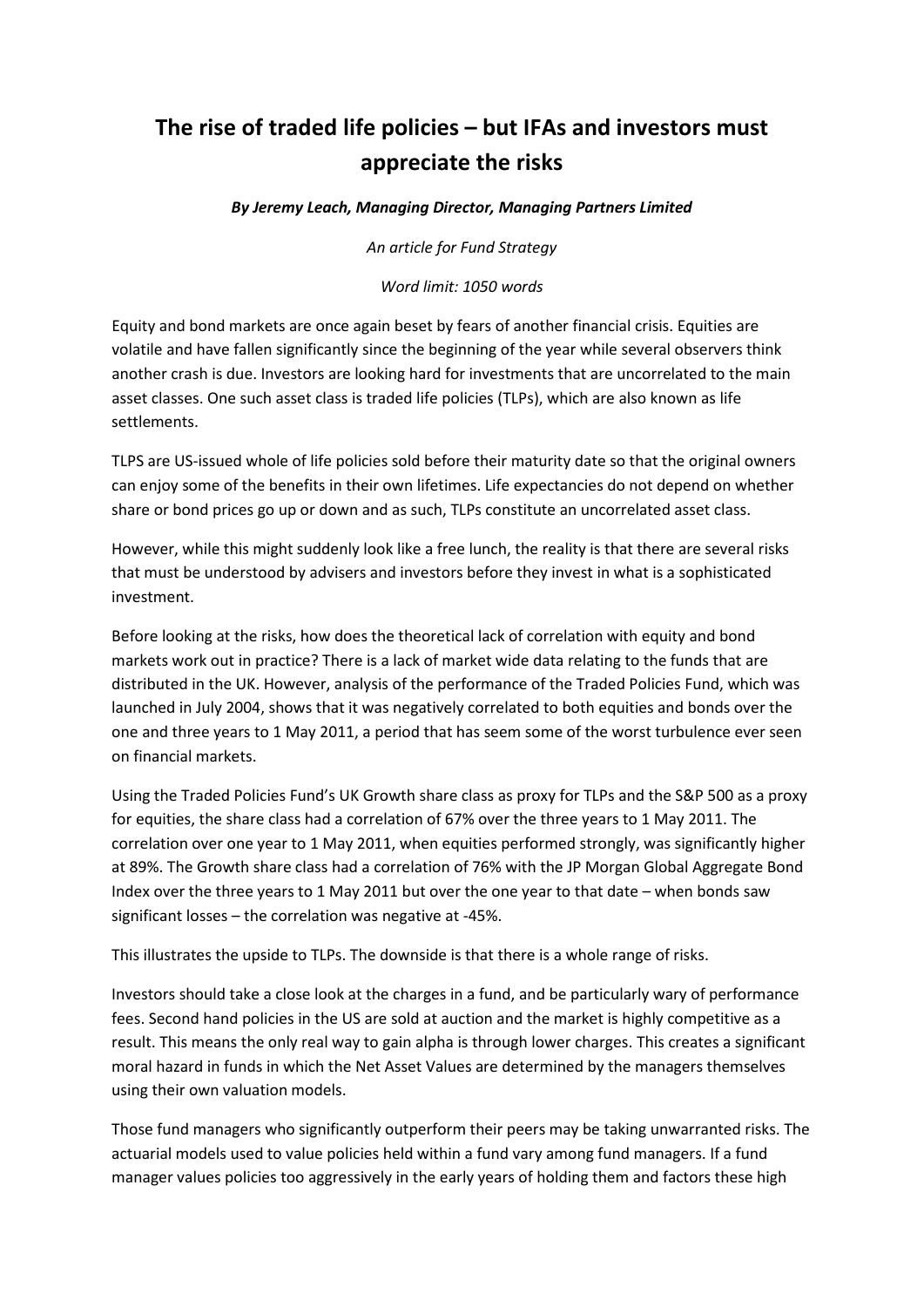values into a fund's returns, this can lead to volatility and underperformance in later years if the policies fail to deliver the expected performance. It is much more accurate and fairer to all investors over time if managers factor in smoother returns from policies when valuing their funds' unit prices.

While a buyer of a TLP knows from day one what a policy will be worth at maturity, it is impossible to know when it will mature and how many premiums must be paid upon it. This means that it is crucial to buy a diverse range of policies and to carry out prudent, actuarial analysis to assess life expectancies. Veering too far from buying policies with average LEs of between five to seven years does raise the risk level in a fund. It also helps if the policies purchased are more reflective of the average American on which LE tables are based rather than the more affluent end of society, which enjoys longer LEs. Allowance must also be made for the fact that LEs improve over time. This might seem obvious but it is not unheard of for fund managers to only adjust their estimates every seven years when the LE tables are actually published.

TLPs are US dollar-denominated assets. However, any fund with non-US dollar share classes can be hedged to reduce currency risk. Currency hedging is a complex exercise and carries risks that individual may find hard to understand or quantify. When considering a non-US dollar TLP fund one should therefore assess a fund manager's experience in currency hedging. If a fund manager has at least a five year track record – especially over the last five years that have seen a lot of volatility on currency markets – then that should be comforting. But fund managers should also be able to articulate the process by which currencies are hedged.

The TLP market is similar to most other financial markets in that assets are freely traded. However, the time needed to settle a trade is longer than in many markets, due to the specialised nature of the asset class. For this reason, liquidity risk may arise if the sale of one or more policies takes longer to complete. It is important for investors to understand that while investment returns are quite smooth and predictable, TLP funds are not as liquid as some other asset classes and investors must have medium term horizons. Sufficient cash reserves must be maintained in order to meet a fund's cashflow requirements, which includes those created by currency hedging techniques and to pay premiums on policies until they mature.

One risk that has seen extensive coverage since the Lehmans collapse is counterparty risk. The insurance company that issues a policy may default on its obligation to pay out at maturity. This risk can be reduced by holding policies from a diverse range of companies. Each US state also operates a compensation scheme that indemnifies policyholders against insolvency of the issuer. In the US, contestability law prohibits an insurer from repudiating a claim on any grounds once a policy has been in force for at least two years. This risk can be avoided by not buying 'contestable' policies.

So TLPs can be a very risky asset class in the wrong hands. However, if handled correctly then can have a stabilising effect on portfolios because of the steady, incremental returns they can generate. It is up to advisers to select for their clients those funds that have proven their ability to address all the risks outlined above.

Please see graphics below:

**Fig 1: Correlation of the Traded Policies Fund (USD Institutional Share Class) versus equities and bonds**